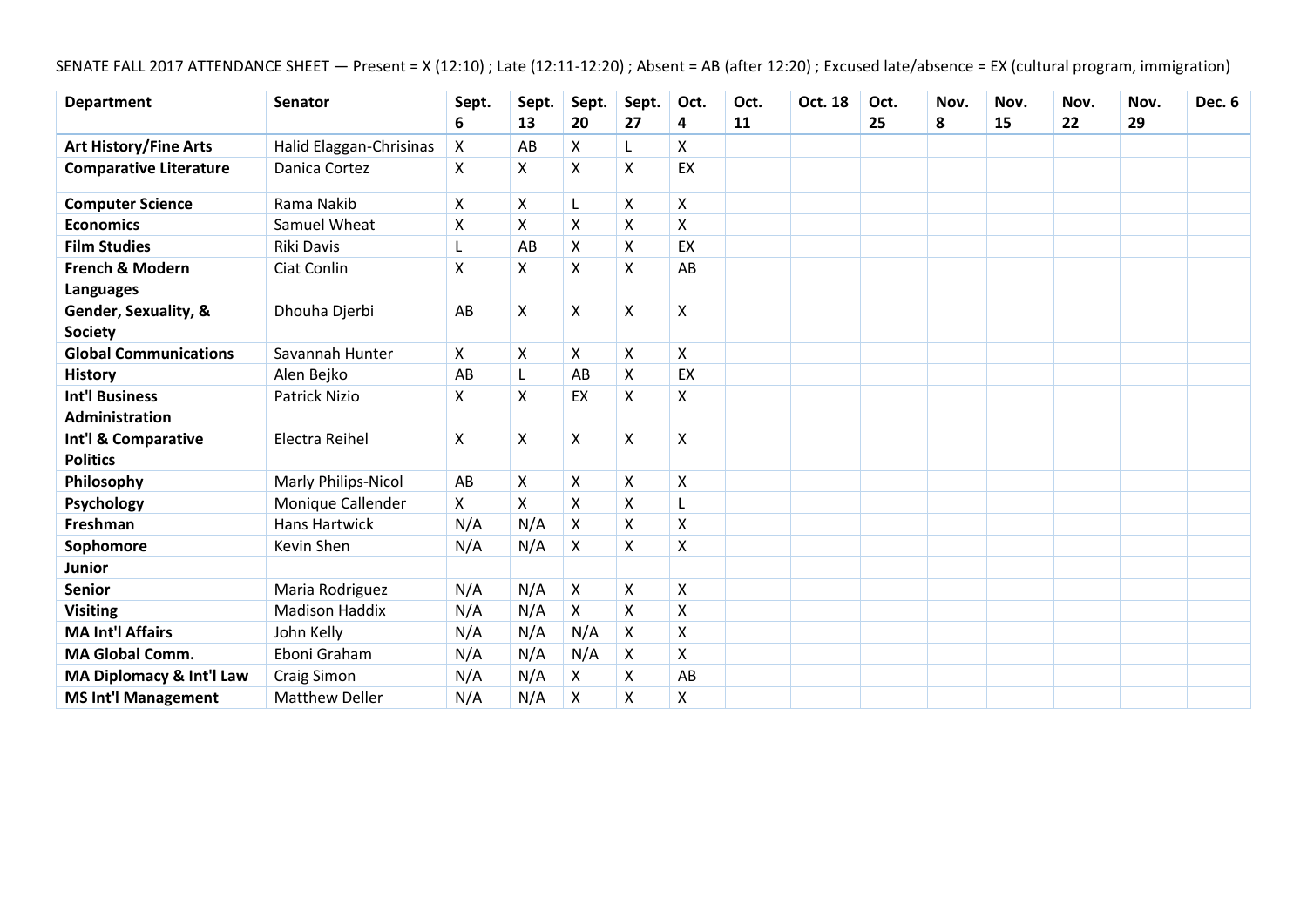## **SGA Senate Minutes for 4 October 2017**

### Taken by USC Communications Director Elizabeth Nguyen Son

### **12:10 – Attendance, Quorum met 15/21, Senate begins**

### **12:14 – Projects and Plans**

- Collect Senator-Advisor forms (if you don't have them, drop them off for Jasmine at the SGA office or e-mail scanned versions to her)
- Town Hall
	- o Sticky notes on a whiteboard in the lobby
		- Shifts Different period blocks
		- Encourage people to come to Town Hall
		- **•** Class reps to e-mail their class (CC: usc  $vp(\partial_0aup.edu)$ )
		- Suggestions (e-mail: [usc\\_communications@aup.edu](mailto:usc_communications@aup.edu) & [usc\\_vp@aup.edu\)](mailto:usc_vp@aup.edu)
- Khalid's t-shirt designs
	- o Cheap t-shirts from Zara or something.
	- o Multiple design options to be voted one

### **12:36 – ACC Presentation and Budget Requests**

- Karaoke Night
	- o Marly: Motion to allocate **375 euros**.
	- o Motion passed and **budget approved**.
- BV Syria
	- o 79,33 euros per workshop (6 workshops)
	- o Dhouha: Why chicken breast?
		- Response: Chicken ham
	- o Marly: Waiting on a grant, does that mean the money will come back to senate?
		- Response: 2 workshops.
	- o Monique: Motion to allocate **475,98 euros**.
	- o Motion passed and **budget approved**.
- Wine Society & Artistic Freedom Club
	- o Collaboration
	- o Monique: Only 15 people?
		- Response: Art room space is limited
	- o Dhouha: How will you ensure the space doesn't get ruined by wine?
		- Response: Bar will be set up outside of the art room
	- o Marly: Suggests collaborating with ASM to promote
	- o Danica: Can you do it in any other room?
		- Response: It would require covering up the floors/walls because of the paint
	- o Dhouha: Motion to allocate **245 euros**.
	- o Motion passed and **budget approved**.

### **12:45 – Fashion Show Presentation**

• Budget breakdown: At least **752,02 euros will be returned to SGA**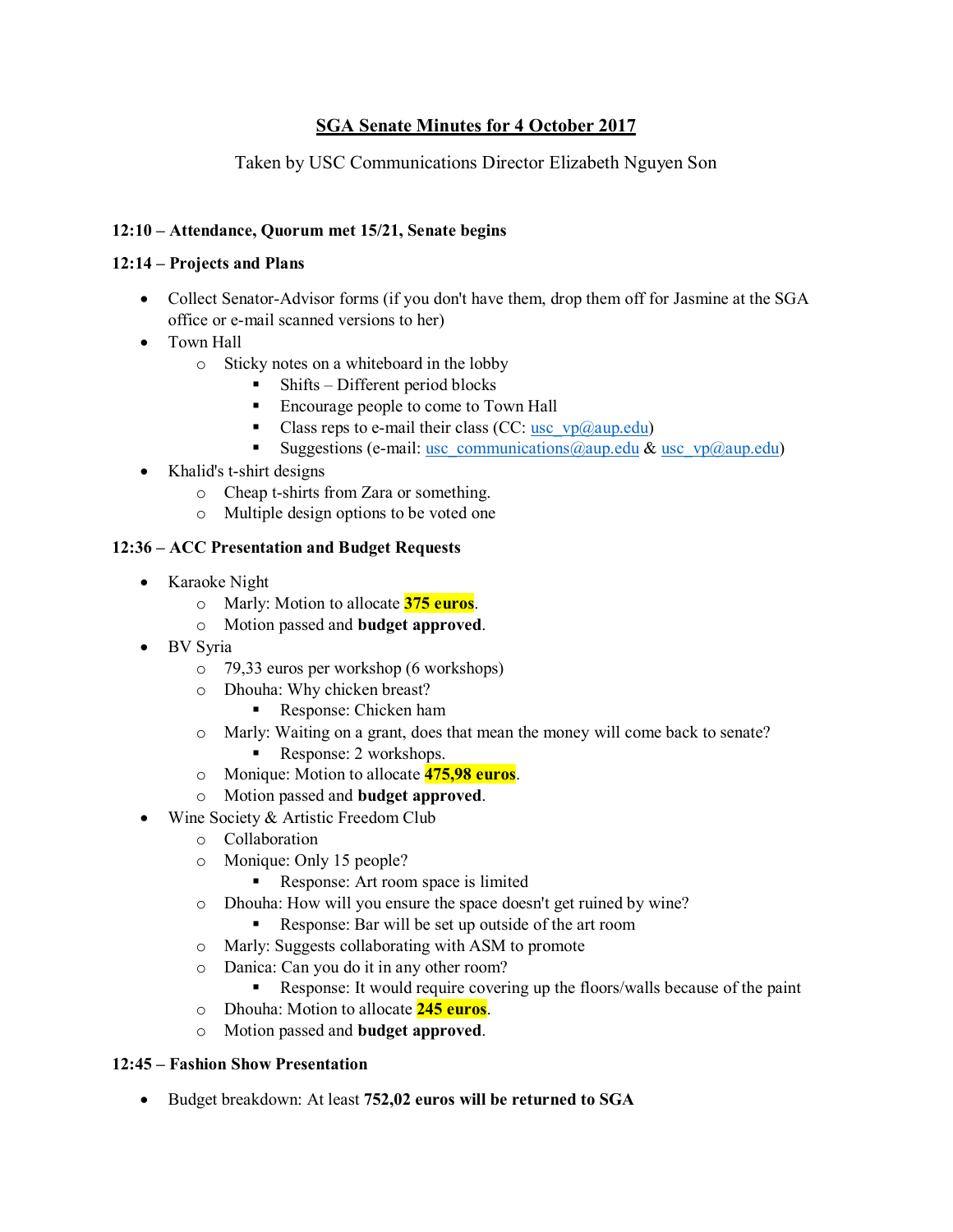- Nike shoes were not bought, models brought in their own shoes, due to discussions between producer and SGA.
- Never planned to use 80% of UNICEF t-shirt sales for the brand.
- Gifts were taken out of the budget. 400 euros were used for make-up and chair budget.
- Chairs were rented not purchased.
- Non-consumable items bought will be stored at AUP.
- Event at AUP had approx. 100 students
- PFW Event: 44 guests (open to AUP students and every AUP student who came was seated)
- 17 out of 18 AUP student models at the AUP event
- 14 out of 25 AUP student models at the PFW event
- There was never a guest speaker planned
- Average fashion show comes to completion in 30 minutes
- Australia Vogue came to the PFW; however, the Combes lobby is not an appropriate venue for Vogue, hence why they were only invited to the second event.
- There already has been media/editorial coverage on both events.
- Electra: Were shoes bought and not used? If these people write editorials, would they mention AUP?
	- o No, shoes were not bought.
	- o Editorials are about the collection itself, however, French Fashion Hunters mentioned AUP:<https://frenchfashionhunters.com/2017/10/02/infamous-ss18-fashion-show/>
- Dhouha: How does this benefit AUP students academically and professionally?
	- o Helps build students' CVs (production team, makeup artist, models, media coverage).
- Madison: Clarification on the 80:20 ratio for UNICEF/SGA/back to the brand.
- Jasmine: Clarification on the production of UNICEF t-shirts and the sales:
	- o Did not get permission to use the logo and to sell.
- Danica: A huge collaboration was expected with UNICEF Campus AUP, but it now seems like there was only a small presence.
	- o The plan was to have UNICEF there to push awareness of the club, however, they arrived 15 minutes before the show started, which was out of the producers' control.
	- o ASM had spots at each event to cover the events like real life media-coverage experience.
- Dhouha: Felt it was quite short and was underwhelmed. She thought it would be 20-30 minutes but it did not exceed 10 minutes.
	- o The first show was 15 minutes but there were only 19 looks in the first show, but that's already a lot of runway time. Usually runway time never exceeds 30 minutes.
- Rama: Thanks Danielle for presenting the breakdown, explaining it all, and taking questions.
- Will: Receipts will be evaluated for next week's senate meeting.

### **13:17 – AUP Gives Back**

- Break down of the events happening through the week
- If anyone is interested in organizing events/volunteering day-of, e-mail Maria Rodriguez at [sga\\_service@aup.edu.](mailto:sga_service@aup.edu)

### **13:20 – Events Committee Presentation**

• Recap: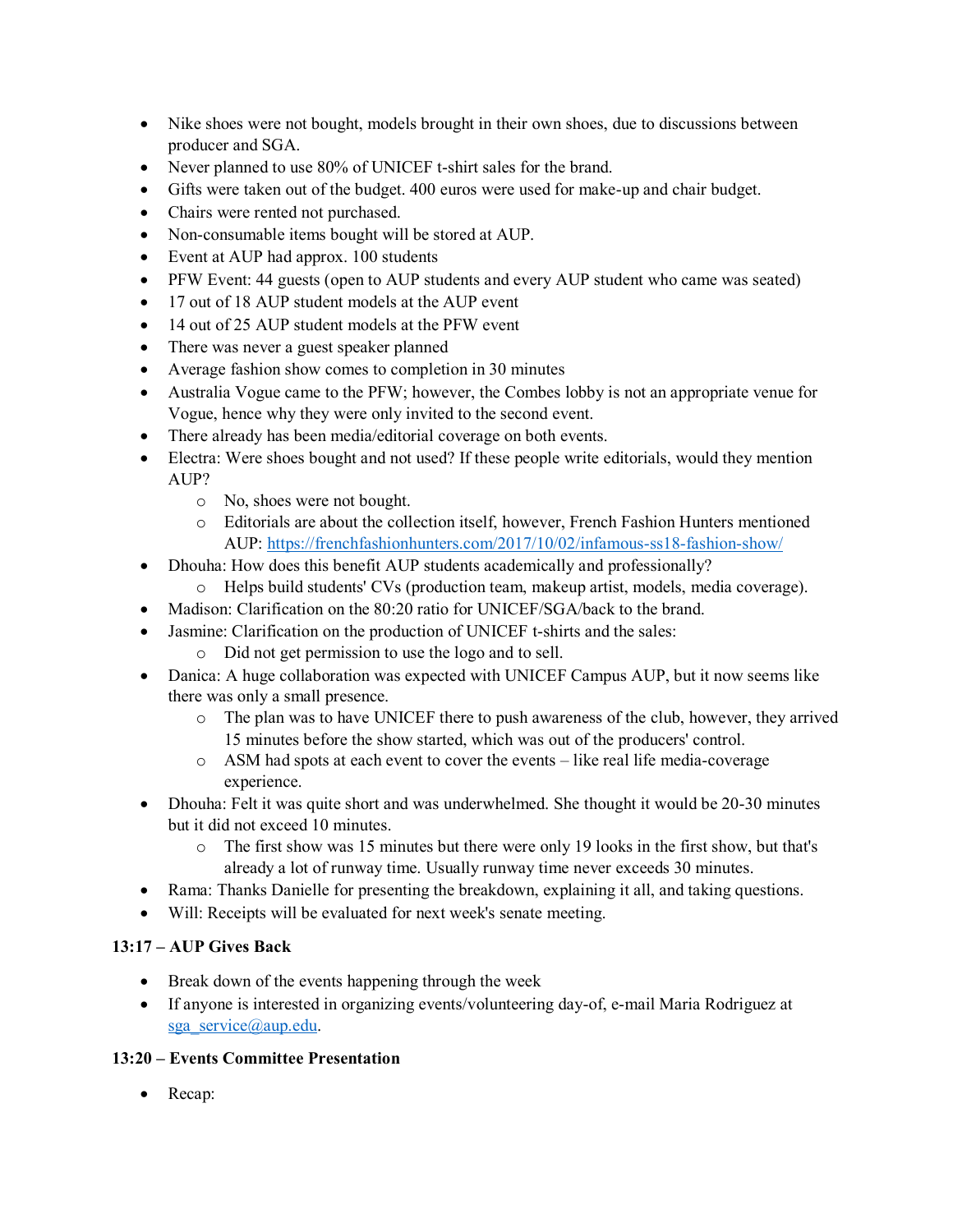- Wine Society Tasting
- AUP Green Picnic
- Infamous Vie Fashion Shows
- Genealogy and Comparative Ontology
- Upcoming:
	- Karaoke Night Friday Oct  $6<sup>th</sup>$
	- Inspire Africa Launch Friday Oct  $6<sup>th</sup>$
	- Gen\*Sex & GSS Department Screening of Milk Monday Oct  $9<sup>th</sup>$
	- Creative Writing Tuesdays and Thursdays starting Oct  $5<sup>th</sup>$
	- Town Hall Tuesday Oct  $10^{th}$

### **13:25 – Closed Discussion**

**13:30 – Senate Adjourned**